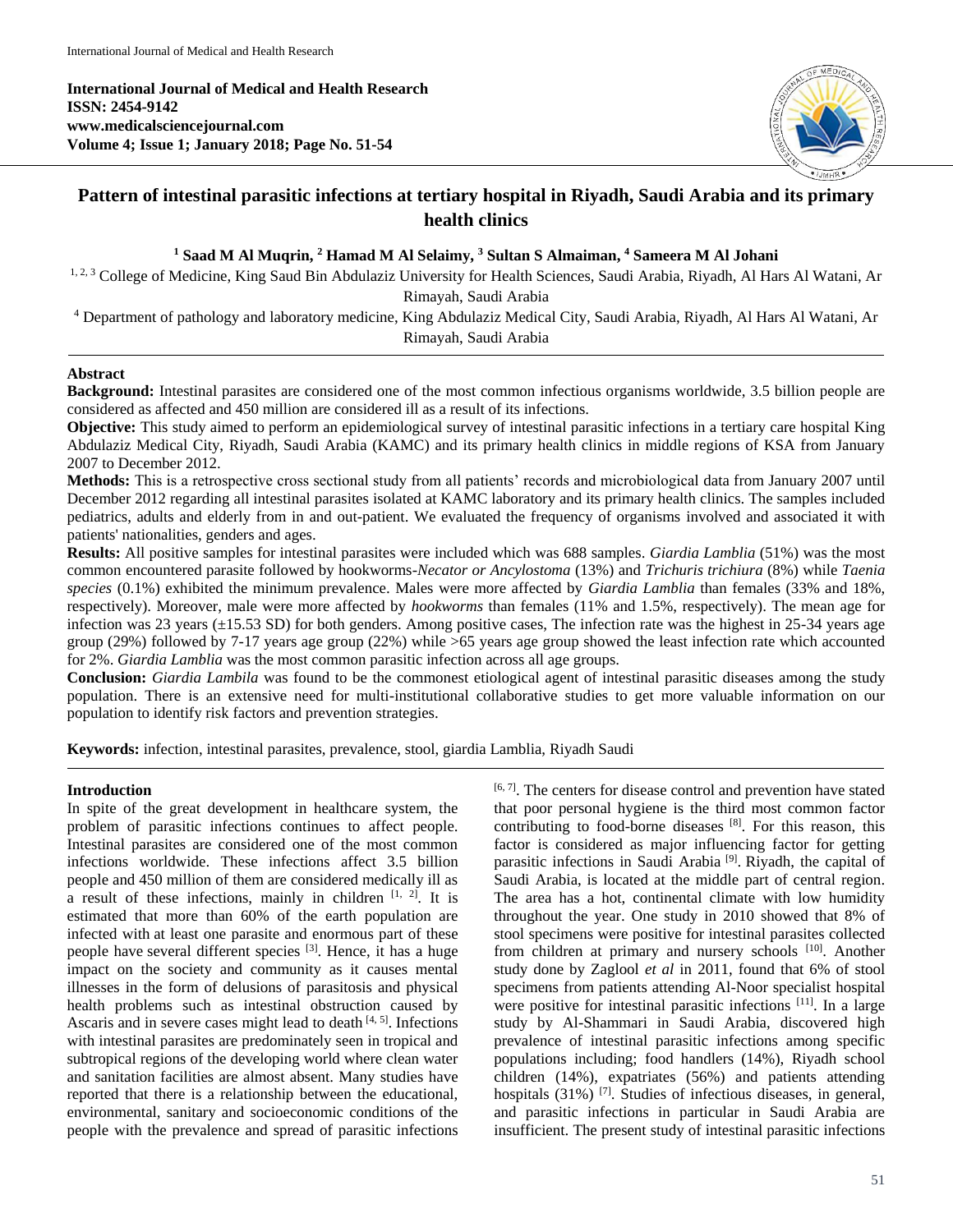among patients was conducted in King Abdulaziz Medical City (KAMC) - Microbiology laboratory from January 2007 until December 2012. The main objective of the current study was to determine the type and prevalence of intestinal parasites among these patients, the impact of these parasites as risk factors among the residents in Saudi Arabia and discuss their public health importance.

# **Methodology**

This was a retrospective cross sectional study from all patients' records and microbiology data from January 2007 until December 2012 regarding all intestinal parasites isolated at King Abdul-Aziz Medical City (KAMC) laboratory and its primary health clinics across middle regions of Saudi Arabia. The samples included pediatrics, adults and elderly from in and out-patient clinics. We evaluated the frequency of organisms involved and associated it with patient's nationality, gender and age.

Thus, the study was conducted at King Abdul-Aziz Medical City (KAMC), Riyadh, Saudi Arabia. KAMC, a tertiary care center has a central laboratory department in Riyadh that is internationally accredited by Joint Commission International (JCI). It provides complete medical services through its laboratories which cover wide spectrum of clinical diagnostic tests that help predict, diagnose and monitor diseases. Microbiology lab is one of the sections in the laboratory department. It has bacteriology, virology, TB, parasitology, mycology service as well as water and environmental testing. The microbiology lab receives around 1000 stool samples per year. Stool samples from KAMC primary health clinics (PHC) across different regions of Saudi Arabia were included in this study. These primary health clinics include, but not limited to: Hail region PHC, Qassim region PHC, Northern Borders region PHC (Arar city and Rafha city) and Nejran region PHC. All specimens were examined grossly by qualified laboratory technologists for consistency and presence of blood or mucus. Direct fecal smears were prepared and intestinal parasites were identified by direct microscopy using a wet mount of stool specimen with normal saline and iodine looking for the presence of trophozoites and cysts. Trichrome stained/fixed smear and permanent stain was used to confirm the presence of intestinal parasites. Diagnosis of intestinal parasites is confirmed by the recovery of protozoan trophozoites and cysts, helminthes eggs and larvae in the clinical parasitology laboratory. Also, samples were investigated for the presence of some enteropathogens. After statistical calculation, the number of stool samples needed for our study was 357 samples when confidence level is 95% and when margin of error is. 05. Stool samples were selected randomly to avoid sampling bias. The data was analyzed using SPSS statistical software version 20.0 and Microsoft Excel 2010. The subgroups were tested for significance using chisquare test and p-value less than 0.05 was considered significant. Categorical data was presented as frequency and

percentage while numerical data as means and standard deviations.

# **Results**

All positive samples for intestinal parasites from January 2007 to December 2012 were included which is 688 samples. *Giardia Lamblia* (*n* = 351, 51%) was the most common parasite that was encountered followed by hookworms-*Necator or Ancylostoma* (*n* = 86, 12.5%) then *Trichuris trichiura* (*n* = 57, 8.3%), after that *Ascaris Lumbricoides* (*n* = 39, 5.7%) followed by *Entamobea coli* (*n* = 37, 5.3%) while *Taenia species*  $(n = 1, 0.1\%)$  exhibited the minimum prevalence. (Table 1)

Males ( $n = 494, 71.8\%$ ) were more affected when compared to females  $(n = 194, 28.2\%)$  regardless of the intestinal parasitic organism and there was statistically significant association (pvalue=0.02). Specifically, males  $(n = 226, 32.8%)$  were more affected by *Giardia Lamblia* than females (*n* = 125, 18.2%) with a positive association between male sex and infection with *Giardia Lamblia* (p-value=0.03). Also, males were more affected by *hookworms*- *Necator or Ancylostoma* (*n* =76, 11%) than females (n=10, 1.5%) without a statistical significance ( $p=0.10$ ). The mean age for infection was 23 years  $(\pm 15.53$  SD). (Figure 1)

Among positive cases, The infection rate was the highest in 25-34 years age group (*n*=197, 28.6%) followed by 7-17 years age group (*n*=148, 21.5%) then 18-24 years age group (*n*=104, 15.1%) while >65 years age group (*n*=12) showed the least infection rate which accounted for 1.7%. There were three male cases below the age of one year, one is four months old and the others were three months old, all of them were infected by *Giardia Lamblia.* The other age groups combined accounted for 33% of positive cases (*n*=227) and their break up was as follows: 35-44 years age group (*n*=76, 11%), 3-6 years age group (*n*=72, 10.5%), 1-2 years age group (*n*=35, 5.1%), 45-54 age group (*n*=30, 4.4%) and 55-64 years age group(*n*=14, 2%). *Giardia Lamblia* was the most common parasite across all age groups. (Figure 2)

For nationality, Saudis accounted for 52% (*n*=358) of positive cases for intestinal parasites while Non-Saudis accounted for 48% (*n*=330) without a statistically significant association (pvalue=0.20).

|  |  |  | <b>Table 1:</b> Frequency and percentage of Intestinal Parasites |
|--|--|--|------------------------------------------------------------------|
|--|--|--|------------------------------------------------------------------|

| <b>Intestinal Parasitic Organism</b> | <b>Frequency</b><br>$(n = 688)$ | Percentage<br>$(100\%)$ |
|--------------------------------------|---------------------------------|-------------------------|
| Giardia Lamblia                      | 351                             | 51.0%                   |
| <b>Hookworms</b>                     | 86                              | 12.5%                   |
| Trichuris trichiura                  | 57                              | 8.3%                    |
| Ascaris lumbricoides                 | 39                              | 5.7%                    |
| Entamobea coli                       | 37                              | 5.4%                    |
| Hymenolepis nana                     | 29                              | 4.2%                    |
| Trichuris trichiura and Hookworms    | 17                              | 2.5%                    |
| Endolimax nana                       | 12                              | 1.7%                    |
| Strongyloides stercoralis            | 11                              | 1.6%                    |
| Others                               | 46                              | 6.3%                    |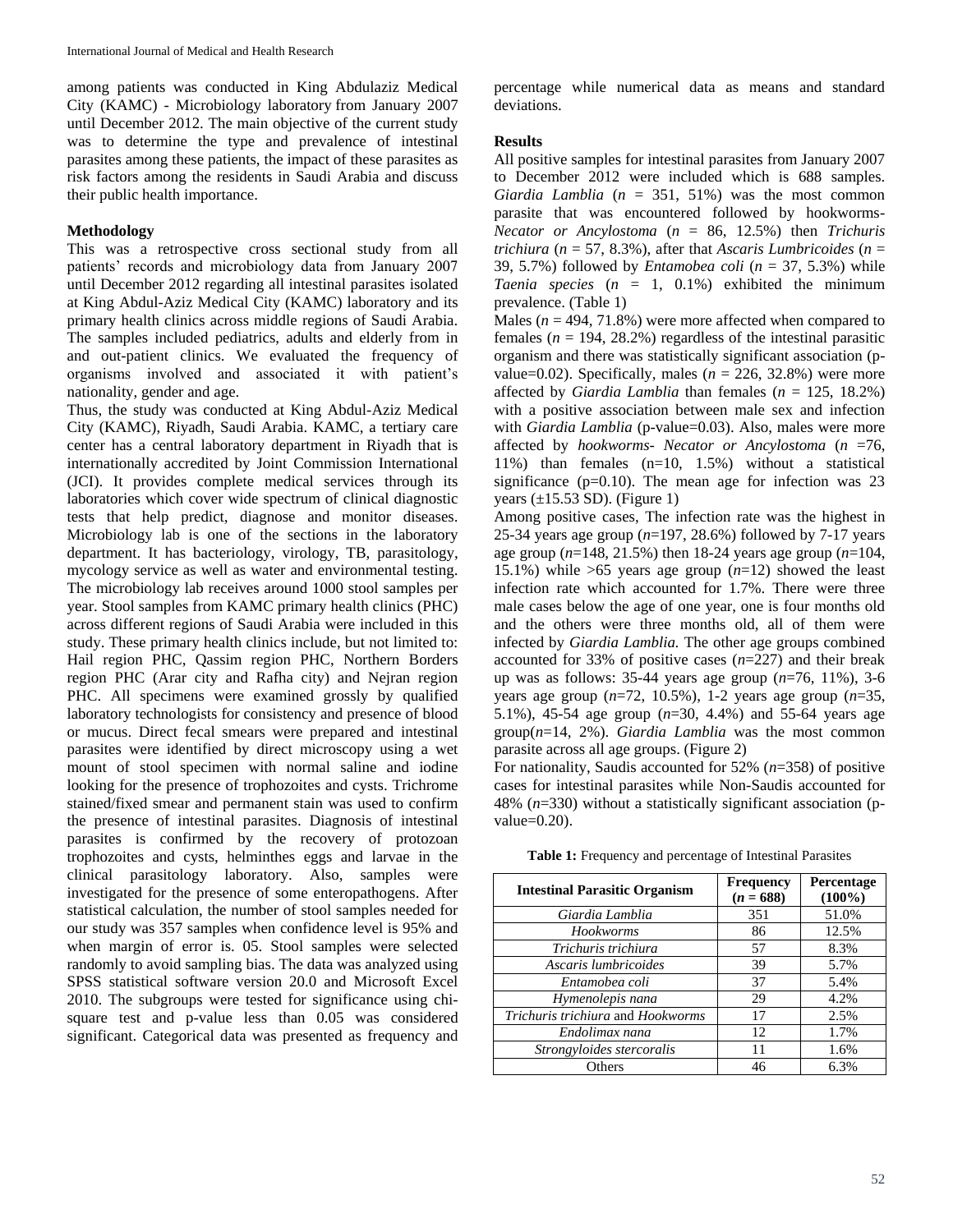

Fig 1: percentage of intestinal parasites that showed difference with sex



**Fig 2:** Frequency of intestinal parasite according to age group

### **Discussion**

Intestinal parasites with simple life cycle like Giardia lamblia usually have the same distribution across the world. This has been shown not only in this study, but also in those reported in the literature [11, 12] . We found that *Giardia lamblia* to be predominant in this study and this is comparable to many reports from Saudi Arabia  $[11, 7, 13]$ . Our results are in full agreement with the earlier reports where overall high intestinal parasitic infections rate of 32% was reported in Riyadh, depending on socio-demographic and environmental factors<sup>[11]</sup>. On the other hand, the presence of certain parasites like *Enterobius vermicularis*, even though it was found in low rate, is alarming. Autoinfection is common with this parasite by scratching the anus region and lack of personal hygiene [14]. The rate of monoparasitism in this study was much higher than the rate of polyparasitism. A study by Okyay *et al*. reported that there is low prevalence of mixed infection [15]. Our study was a laboratory based and as a result we did not have clinical data on exposures to water collections or foodborne parasitic diseases. Also, some socio-demographic data could not be collected which is important to reflect information on intestinal parasites at the community level.

Finally, there is a possibility that the samples included in this study might have been from the patients already taking treatment and in recovery phase which may not reflect the real infection rate.

#### **Conclusion**

*Giardia Lambila* was found to be the common etiologic agent of intestinal parasitic diseases among the study population. Despite the advances in healthcare systems, the problem of intestinal parasites continues to affect people. Hence, there is an extensive need for multi-institutional collaborative studies to get more valuable information on our population to identify risk factors and prevention strategies.

#### **References**

- 1. Goering R, Dockrell H, Zuckerman M. Mims' medical microbiology. 5th ed. Amsterdam: Elsevier BV, 2012.
- 2. Centers for Disease Control and Prevention. Domestic intestinal parasite guidelines, [homepage on the Internet]. [cited 2013 Sep 26]. Available from: U.S. Department of Health and Human Services Web site, 2013. http://www.cdc.gov/immigrantrefugeehealth/guidelines/d omestic/intestinal-parasites-domestic.html
- 3. Crompton DW, Montresor A, Nesheim MC. Controlling disease due to helminth infections. Geneva: World Health Organization WHO, 2003.
- 4. World Health Organization. Amoebiasis. WHO Weekly Epdemiol Rec. 1997; 72:97-100.
- 5. Petri WA, Haque R, Lyerly D, Vines Rr. Estimating the impact of amebiasis on health. Parasitol Today 2000; 16(8):320-21.
- 6. Celiksöz A, Güler N, Oztop AY, Degerli S. Prevalence of intestinal parasites in three socioeconomically-different regions of sivas, turkey. J Health Popul Nutr. 2005; 23(2):184-91.
- 7. Al-Shammari ST, Khoja T, El-Khwasky F, Gad A. Intestinal parasitic diseases in riyadh, saudi arabia: prevalence, sociodemographic and environmental associates. Trop Med Int Health. 2001; 6(3):184-89.
- 8. Lillquist DR, Mccabe ML, Church KH. A comparison of traditional hand washing training with active hand washing training in the food handler industry. J Environ Health. 2005; 67(6):13-28.